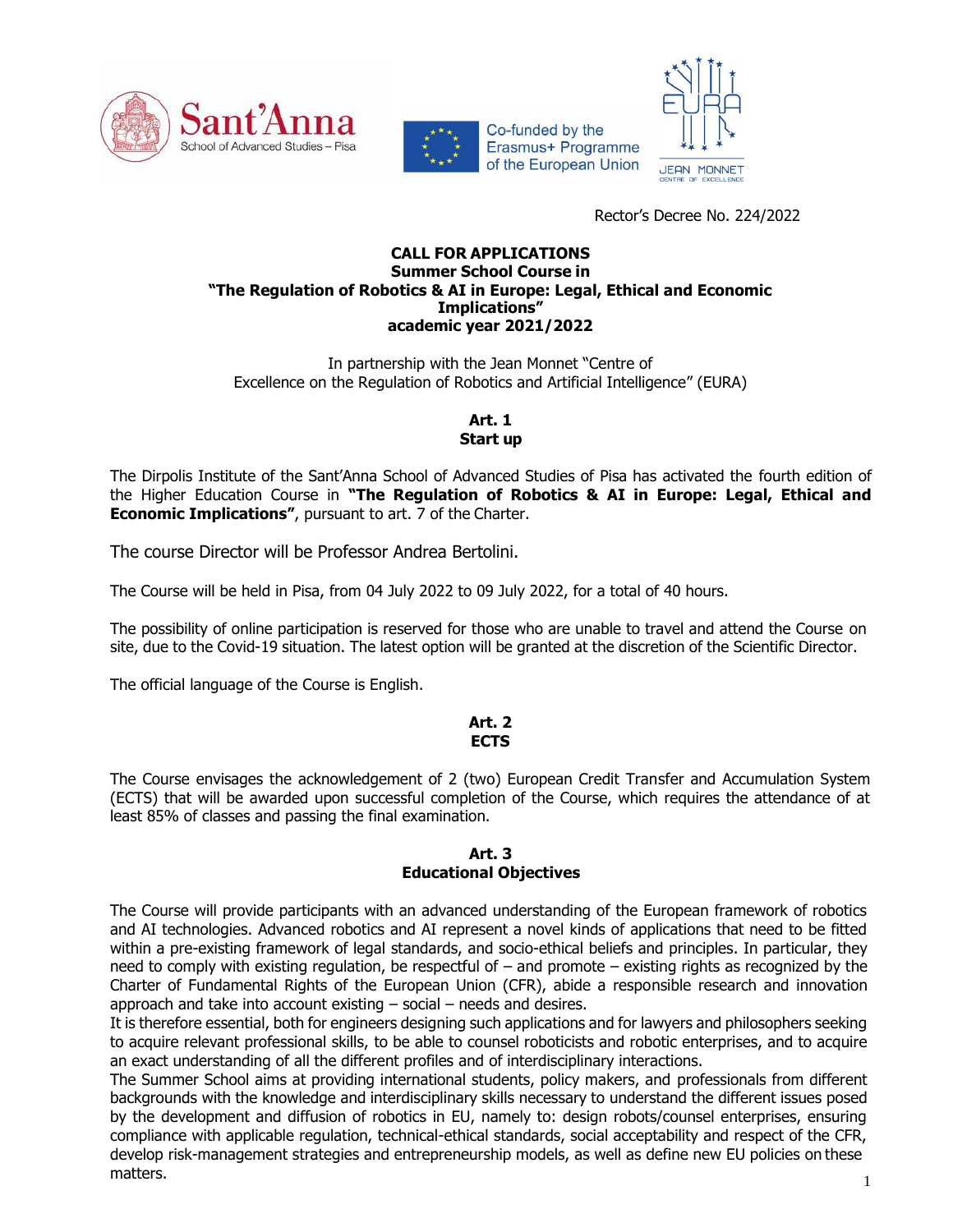





At the end of the Course, participants will be able to: (i) understand the non-technological issues to take into account in robotic products design, (ii) carry out independent research in the field of law and technology, (iii) provide qualified technical advice to interested parties to bring robotic technologies to the market, (iv) and carry out the same activities for national and supranational institutions interested in regulating such innovative products.

#### **Art. 4 Recipients**

The Course is intended for international students coming from different backgrounds at an advanced stage of their university-career – students having a bachelor degree or enrolled at their fourth year (or above) of a Single-Cycle University Course (5 or 6 years' university course), young researchers and professional working in the field of law, social sciences, engineering, economics and management, policy makers and officials working in national, international and European Institutions.

## **Art. 5 Course Structure**

The Summer School is structured into lectures and case-studies, and will make use of an extremely interdisciplinary approach granted by the diverse competences of the key staff members.

The classes will address the following topics:

- The technical and the legal definition of robots and AI
- The taxonomy of existing robotic devices
- Criminal and liability rules, insurance and risk-management strategies in light of existing and emerging EU law
- IP Law
- Data protection
- Design and social perception of robots
- Ethical assessment of technological innovation
- Responsible research and innovation
- Bioethics and robo-ethics
- Business modelling and innovation in high-tech markets
- Technological impact on the labor market and economic growth.

The Summer School lasts 6 days. Classes begin at 9.00 AM and end at 6.30 PM, with an hour and a half for lunch. Each class is 1.30 hours long, with 30 minutes' break.

The final take-home examination will require students to answer a series of questions. The exam has to be emailed by Friday the 8th of July 2022, 11.59 PM, to [eura@santannapisa.it.](mailto:eura@santannapisa.it)

The training activities are provided on site. The possibility of online participation is reserved for those who are unable to travel and attend the Course on site. The latest option will be granted at the discretion of the Scientific Director. The optional Distance Learning teaching method will be provided over Microsoft Teams or Zoom.

The Scientific Director may allow auditors to take part to one or more lectures.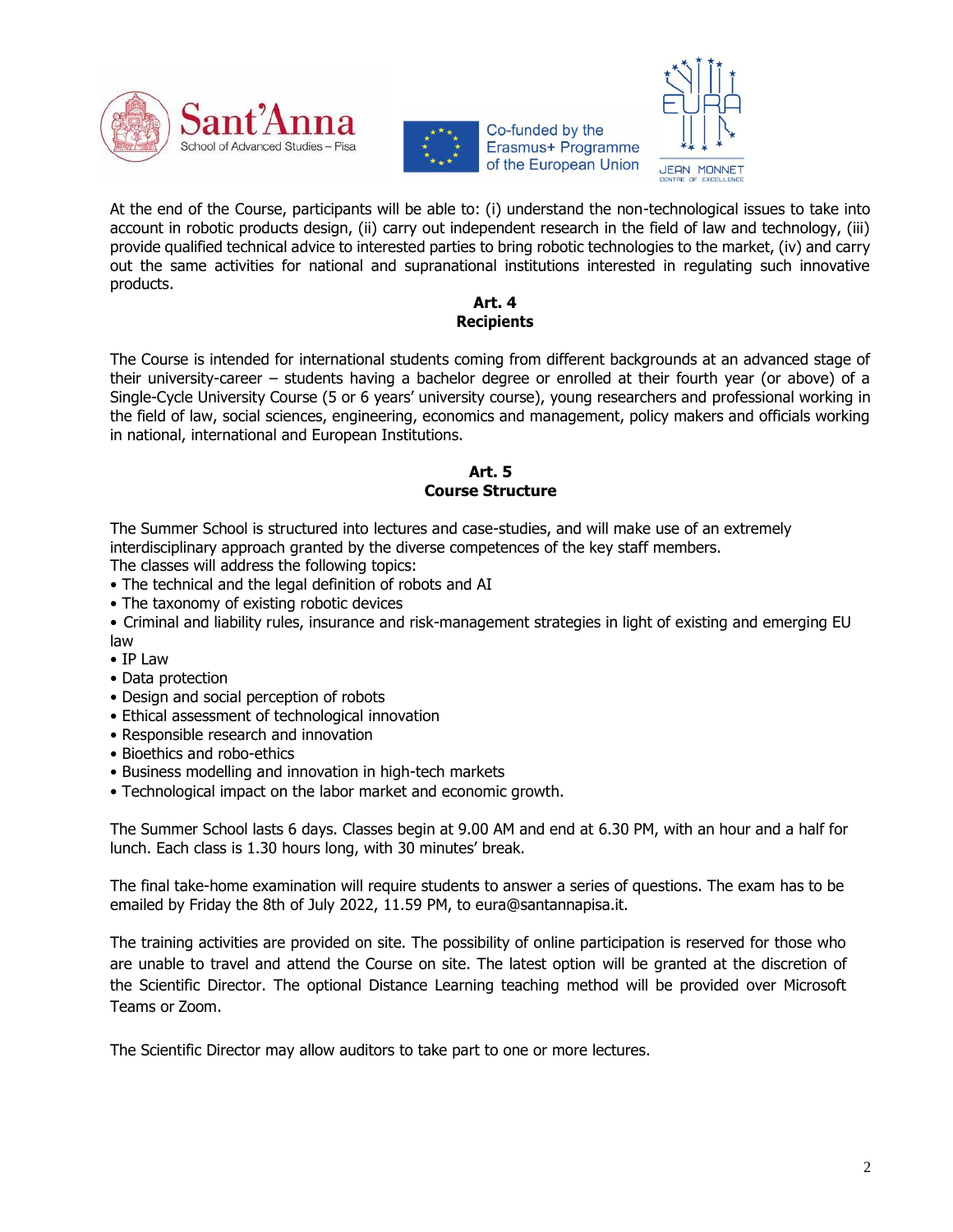





#### **Art. 6 Admission requirements**

An admission application may be submitted by persons who have gained a 1st Cycle University Degree (Laurea Triennale/Laurea di I livello/Bachelor's Degree), awarded after the completion of at least a triennial university course. Candidates enrolled at the fourth year (or above) in a Single-Cycle University Course (5 or 6 years' University Course) are also eligible.

Applicants must have a good knowledge of English.

The above requirements are to be met at the closing date to submit applications.

The Administration may decide to exclude a candidate, at any time, with a motivated decision, if the prescribed requirements have not been met.

### **Art. 7 Admission application**

The Course is open to a maximum of 30 participants and it will be activated with a minimum of 15. Candidates who intend to apply for admission to the Course must, **by and no later than 31 May, 2022**, **11.59 PM**:

**A.** submit the application exclusively online, and ensure that the data requested are entered at the following address: [http://www.santannapisa.it/eura/application](https://www.santannapisa.it/eura/application)

**B.** the following documentation, in electronic format, is to be attached to the application:

- **1.** All applicants:
	- a curriculum vitae (European format is preferred);
	- a language certificate, or a self-declaration form certifying the applicant knowledge of English;
	- a motivation letter;
	- other documents of interest (for example: publications, certificate of disability, ECTS);
	- a current and valid identity document (ID or passport for non EU-applicants);

**2.** Applicants holding a degree from an Italian university or currently enrolled at an Italian University:

- a self-declaration form, certifying their academic qualifications and degrees obtained, or certifying their student's status, the list of the courses attended and grades obtained (in compliance with art. 47 of D.P.R. n. 445/2000).
- **3.** Applicants holding a qualification obtained abroad (EU and NON-EU Countries):
	- a copy of the degree certificates or a copy of the official transcripts certifying their student's status, with the list of the courses attended and grades obtained - along with an English or Italian translation, unless written in English/French/Spanish/German.

The online application requires a registration and login procedure (including the creation of a "User ID" and of a "Password"). The required documentation shall be attached before completing the on-line application form. Applications received after the deadline or submitted in a form other than the one indicated in this article as well as incomplete applications, for whatever reason, will not be considered.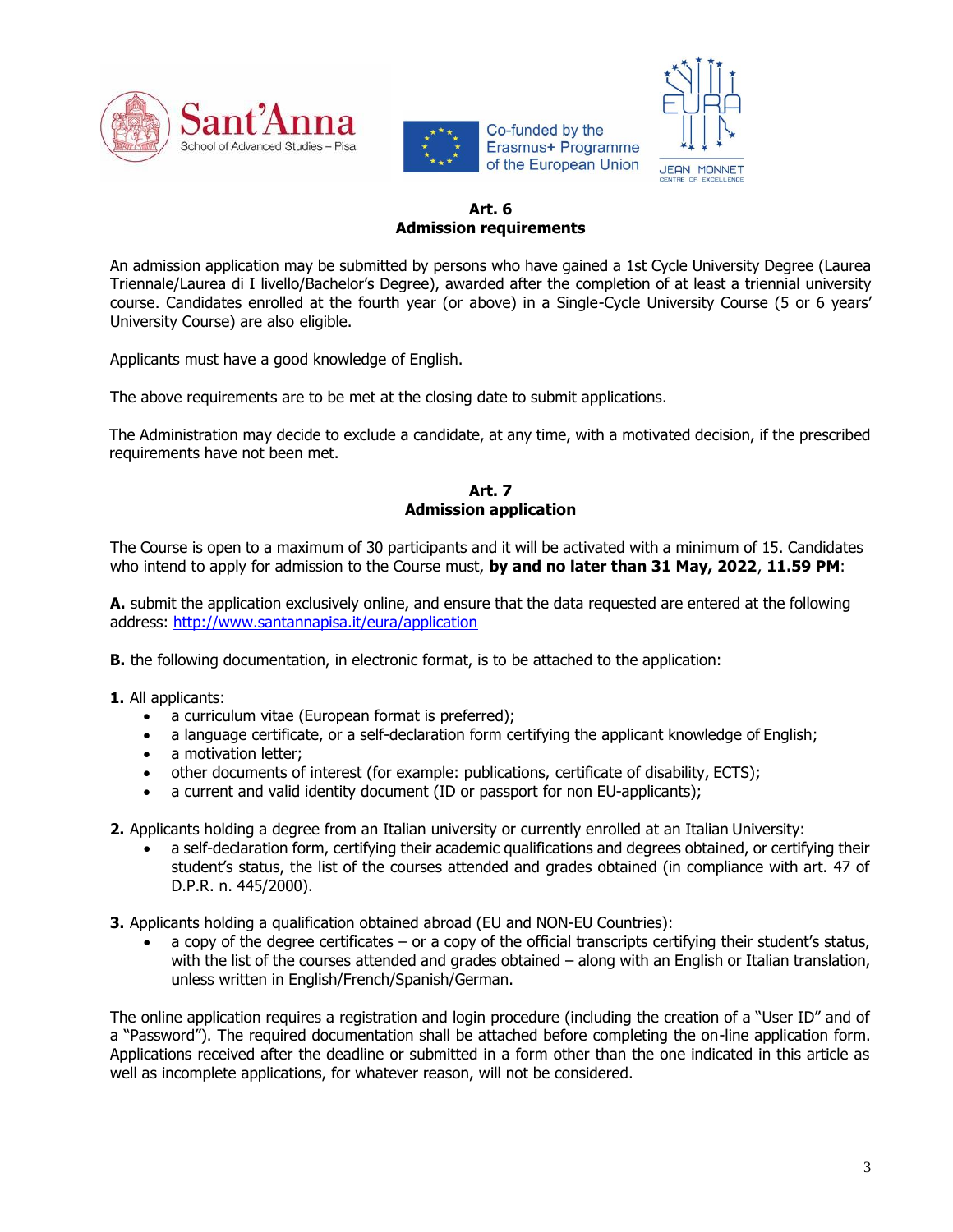





Falsification of documents and fraudulent statements are punished in accordance with the Italian Criminal Code and the special applicable laws, Art. 75 and Art. 76 of Presidential Decree (D.P.R.) No. 445/2000.

The Institution may monitor the truthfulness of the statements provided and the documents submitted at any time during the procedure, even after the Course has started, and request the original documents to be submitted. In the case of false statements the Institution may decide, at any time, to exclude candidates from the selection procedure, based on a motivated decision issued by the Rector, without prejudice to the resulting criminal liability.

**Art. 8 Selection of candidates**

The selection is made by a special Committee appointed by a decision issued by the Rector on the basis of the educational qualifications presented and the information entered in the online application form.

The Committee selects the candidates on the basis of the following parameters:

a) Educational Qualification and Educational experience: 45/100

b) Relevant professional experience: 30/100

c) Knowledge of English language: 5/100

d) Motivation: 20/100

TOTAL 100/100

Only applicants who achieved an overall assessment equal to or greater than 60 points will be considered eligible to attend the Summer School.

In case of equal ranking in the assessment phase, preference will be given to the younger candidates.

A Decision issued by the Rector duly approves the selection documents, as well as the merit ranking, and the successful candidates are announced at the end of the selection, subject to the condition of verifying the requirements and the educational qualifications stated, as indicated in art. 7 of this call for applications.

The educational qualifications gained at an Italian University or University Institute or gained at a foreign University or University Institute of equal standing are assessed by the selection Committee that reserves the right to request possible further documents.

At the end of the selection procedure the records of the selection process and the list of successful applicants will be approved with an official act of the Rector of the Scuola.

The list of the 30 admitted candidates will be published on the web-site of the Scuola (www.santannapisa.it) and notified by e-mail exclusively to the applicants who will be admitted to the Course.

One full waiver will be made available to the student that qualifies first in the admission selection on grounds of merit. Other full waivers might be made available by the course Director pursuant to a discretionary assessment of the Selection Committee in case existing financial resources are deemed sufficient. In the event of renouncement of the participation of the first qualified by merit, the exemption is granted to the next candidates in the merit list, up to the third position.

The Scuola cannot be held responsible for expenses incurred by selected applicants if the course is cancelled because the minimum number of participants is not reached.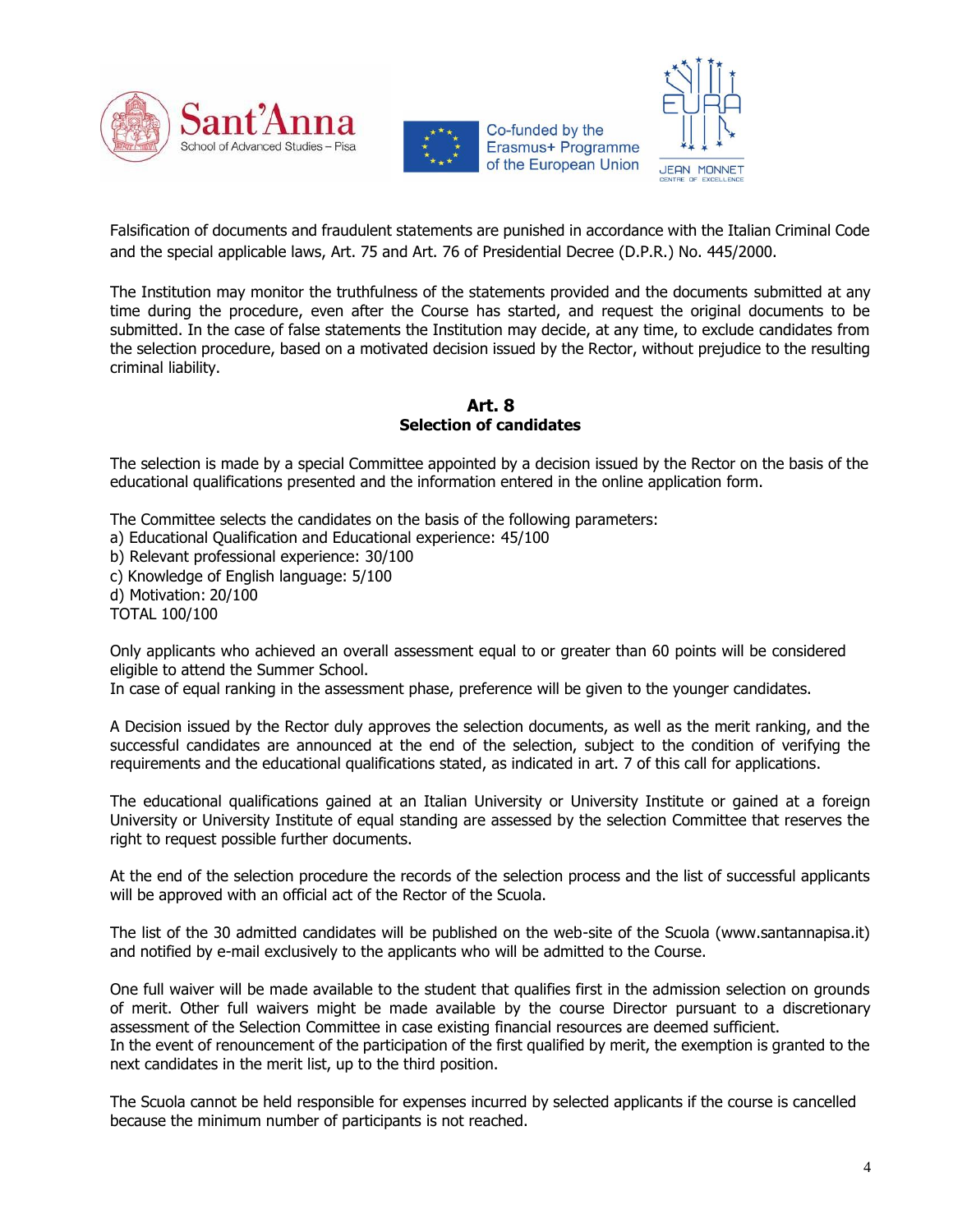







## **Art. 9 Enrolment fees**

The Course enrolment fee amounts to **€ 650,00** (six hundred and fifty), which includes classes, teaching material, lunches on class days, transportation for classes offered outside the main venue.

Any other expenses – such as visa, accommodation and travel costs, etc. – are to be covered by the participants.

## For those attending online, the Course enrolment fee amounts to **€ 350,00** (three hundred and fifty). **Please note that this option is granted at the discretion of the course Director.**

In the framework of the agreement "PA 110 e lode" between the Ministry of Public Administration and Scuola Superiore Sant'Anna, public employees of Italian administrative institutions can benefit of an extra 10% discount on the tuition fee.

Further information are made available at the link:<https://www.santannapisa.it/it/pa-110-e-lode>".

It is not possible to pay the enrolment fee in instalments.

Pursuant to art. 9, paragraph 2 of Legislative Decree No. 68/2012 the Institution grants total exemption regarding payment of the enrolment fee in the case of students with a disability acknowledged to be equal to or greater than sixty-six percent, in accordance with art. 3, paragraph 1 of Law No. 104/1992, and applies a 1.5% reduction for every percentage point of disability in the case of students who have been acknowledged a disability of less than sixty-six percent. A student that intends to take advantage of the exemption or the reduction is required to attach an appropriate certificate to the online application.

A candidate forfeits the right to be refunded the sum paid as the attendance fee to the above-mentioned Course whenever waives attendance of the Course after having expressed his/her willingness to accept.

The fee already paid will be refunded if the Course is not initiated because the minimum number of participants fails to be reached.

#### **Art. 10 Acceptance procedure and method of payment**

Successful candidates who wish to attend the Course are required to confirm their attendance by the deadline indicated in the notification of admission, where will also be indicated the payment methods of the registration fee, that can be made by bank transfer or PagoPa procedure.

## **Art. 11 Educational Qualification issued**

At the end of the Course only participants who have attended at least 85% of the classes, passed the final examination and have paid the tuition fee, will receive a Certificate of Attendance and two (2) ECTS.